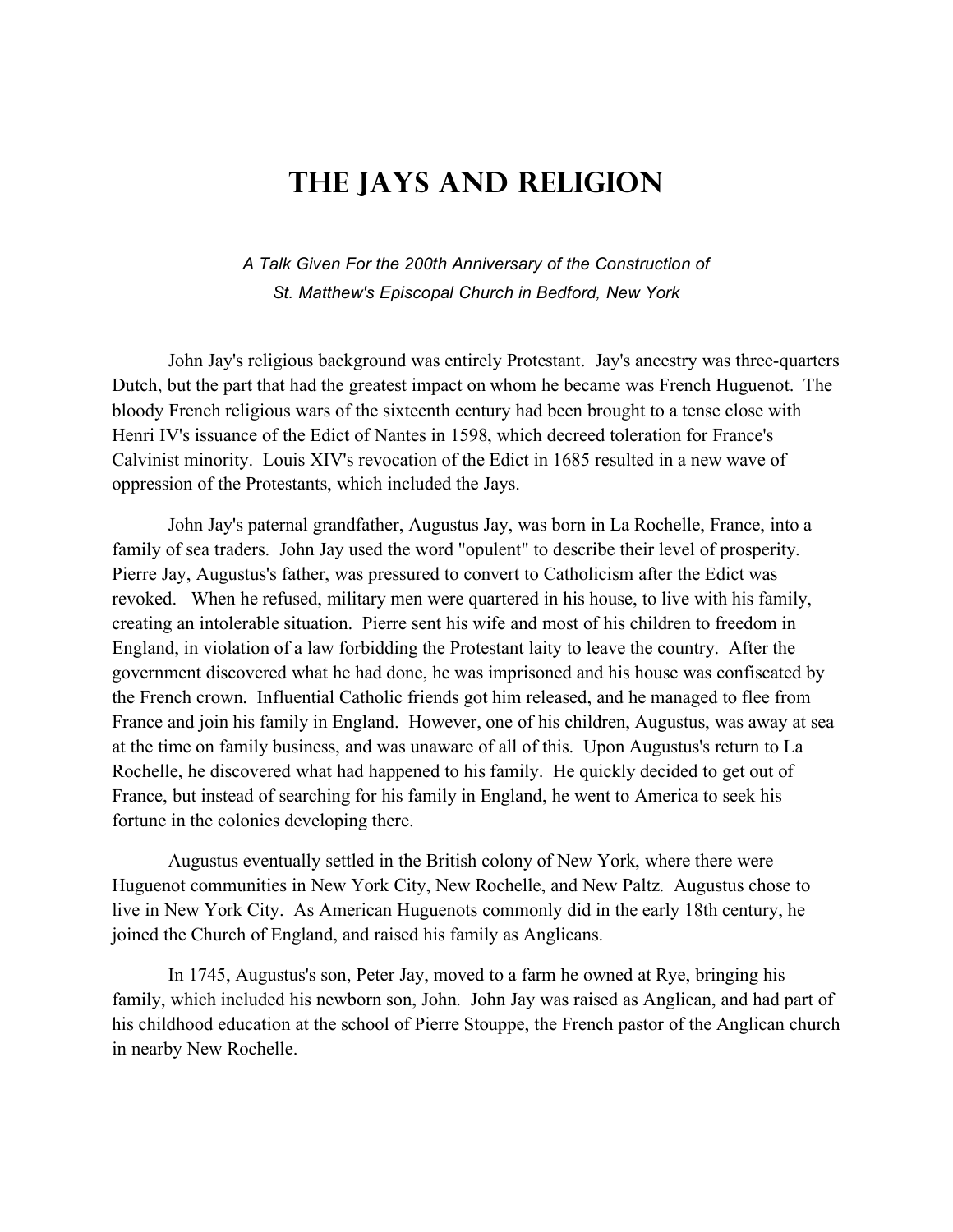The story of the Jays' persecution in France had a powerful formative effect on John Jay, and undoubtedly influenced him in his eventual role as a Founding Father, given the strong feelings it gave him about governmental oppression. It also gave him a lifelong antipathy to the Roman Catholic Church, which he once condemned as having "dispersed impiety, bigotry, persecution, murder, and rebellion through every part of the world." The separation of Church and State was a radical concept in the late 18th century—that had never happened in the history of Western civilization. Jay felt strongly that the Church must not participate in the making of civil laws. He was particularly concerned that the Catholic Church would demand obedience from its members in the American government in order to gain political power for itself. Out of this concern, during the New York State Constitutional deliberations of 1776-1777, Jay advocated barring Catholics from State citizenship and government service unless they pledged to "abjure and renounce all allegiance and subjection to all and every foreign king, prince, potentate, and state in all matters, ecclesiastical as well as civil." Jay's proposed requirement passed the convention.

John Jay's religious beliefs ran deep. He believed that a person's spiritual life happened primarily between the individual and God, and not through the intercession of religious officials.

Jay was devoted to the Bible, and believed literally in its words. This once brought him into an uncomfortable situation with his good friend and fellow Founding Father, Benjamin Franklin. During their time in Paris, they, along with John Adams, were negotiating the Treaty of Paris, which ended the American Revolution. Jay and his wife Sarah lived for a while with Franklin at a house at Passy. Franklin, as we all know, was a character. He usually wore Quaker dress in Paris, even though he was not a Quaker. Franklin was a shrewd manipulator of his public image, and he wore Quaker dress in order to stand out and look recognizably American to the French, playing the role of a celebrity. In fact, Franklin was a Deist who believed that God was not much involved in worldly matters. Franklin had considerable skepticism about many religious ideas. After his invention of the lightning rod, he had been widely attacked by ministers and priests. It was commonly believed in the 18th century that lightning was a punishment sent from God, rather like Zeus hurling thunderbolts, and some clerics argued that Franklin's invention was subverting divine punishment. Franklin dismissed this as nonsense why would God punish a tree by hitting it with lightning?—but the clerical reaction reinforced his conviction that many religious ideas were foolish. At one social gathering, Franklin was joking about some of the Scriptures, a situation Jay found so unbearable that he asked Franklin to give an impromptu concert on his glass harmonica, even though Jay hated the instrument's sound—anything to get Franklin to stop ridiculing the Bible. At another gathering, a visitor to the house at Passy laughed at the idea of Jesus' divinity. Jay's reaction was to say nothing, get up from his chair, and walk away.

The American Revolution broke organizational ties between the United States and Britain, and that raised the question of how American members of the Church of England, like Jay, should relate to the Church in England. In other words, should American Anglican bishops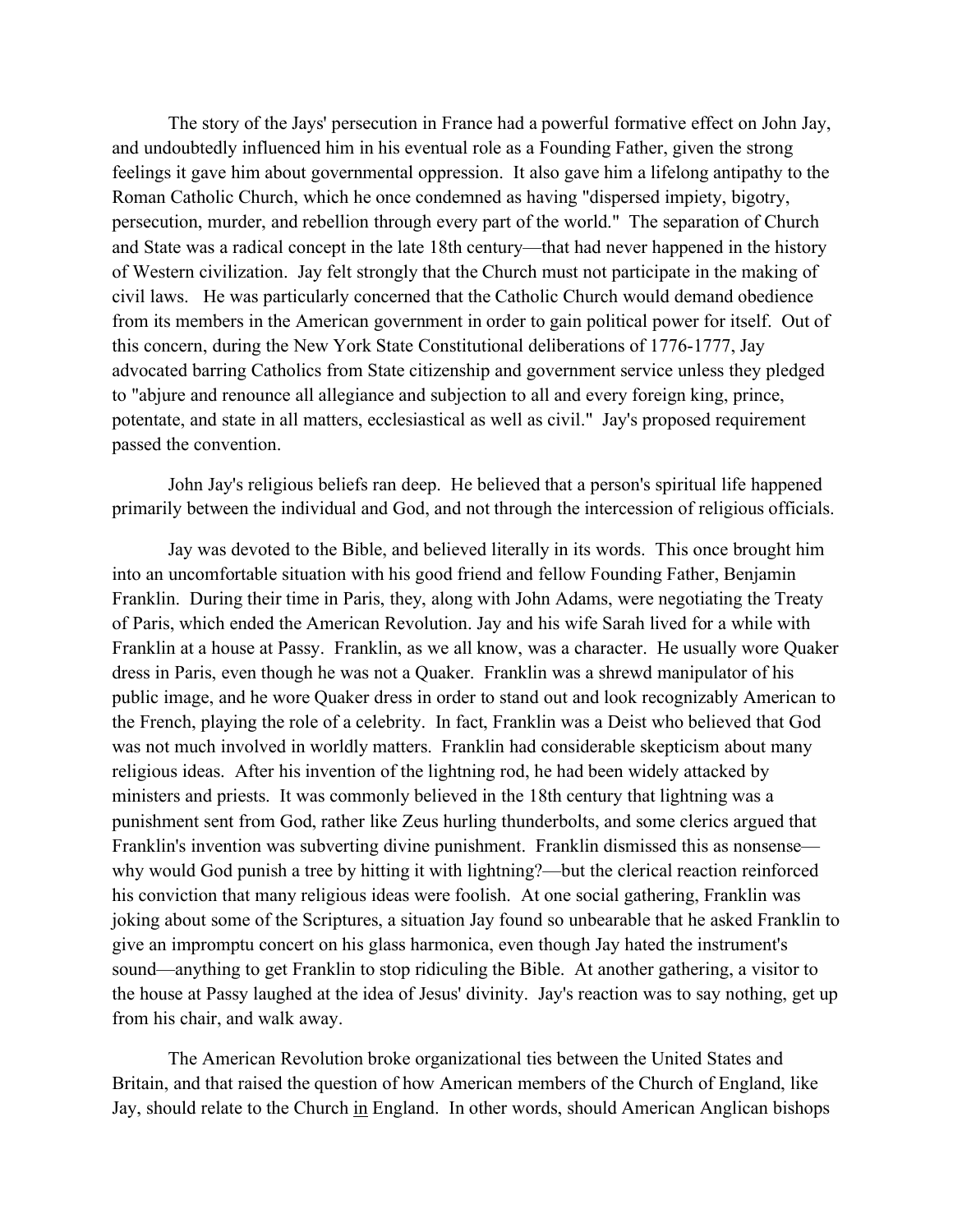be under the authority of the British church? In 1786, Jay was named a delegate to a national Episcopal convention in Philadelphia, and he drafted a letter to the English bishops saying, "we have neither departed, nor propose to depart from the doctrines of your church," and that the American Episcopalians were "anxious to complete our Episcopal system, by means of the Church of England." Jay supported the nomination of Samuel Provoost, who was rector of Trinity Church in New York, as well as his personal friend, as Bishop of New York. Provoost was consecrated in England in 1787.

After Jay's retirement from politics in 1801, and his move to his Bedford farm, his absorption in religious matters increased, particularly after the death of his beloved wife Sarah in May 1802. Sarah had been the light of his life, and it would be a good idea at this point to give an idea of Jay's personality, and how that changed after she died. John had been born the eighth of ten children. He had four older siblings with significant disabilities: a brother who was apparently mentally retarded, a sister who was emotionally unstable, and another brother and sister who had been blinded by smallpox. It must have been hard for him to get all the attention he might have wished for as a child, and he developed considerable self-sufficiency. As a teenager, he seems to have been prone to excitability. This tendency led him, at an early age, to develop a near-obsession with self-control, which he mastered successfully. By the time he met Sarah, he was a rising lawyer in his late twenties, and she was a beautiful, intelligent, and vivacious teenager; he was eleven years older than she. As opposites, they complemented each other. John was the serious one, and Sarah lightened him up. After she died in 1802, the severe side of Jay's nature took a greater hold on him. Always certain that he and his wife would be reunited in the hereafter, he gave himself more and more to Biblical study. This became so well known that Jay's friend John Adams, himself hardly a bon vivant, eventually wrote to Thomas Jefferson that he would not wish to see his son "retire like a Jay to study prophecies to the end of his life."

Jay's children took after him in their religious devotion. When his younger son William reached the age of fourteen—a typical age for going to college in 1803—Jay sent him to Yale, instead of to Columbia, where John and William's elder son Peter Augustus had matriculated. The reason for this was religious: Yale was headed at this time by Rev. Timothy Dwight, a strong opponent of Deism and a staunch defender of religious orthodoxy. Dwight was also at one time the head of the Federalist political party in Connecticut; Jay was a Federalist, and he probably knew Dwight through this connection. Jay thought so much of Dwight that he wrote him to ask if William might be accepted into Dwight's household during his years at Yale. Dwight replied that this wouldn't work because of his frequent travels, but he arranged for William to live in the home of one of Yale's senior tutors. Life at Yale then included daily prayers in the school chapel, a counter perhaps, to the high-spirited pranks many of the students engaged in, as you'd expect at most any protracted gathering of teenagers.

William became at least as religious as his father, if not even more so. He became a vestryman at St. Matthew's Church in Bedford in 1811. In 1812, he married Augusta McVickar,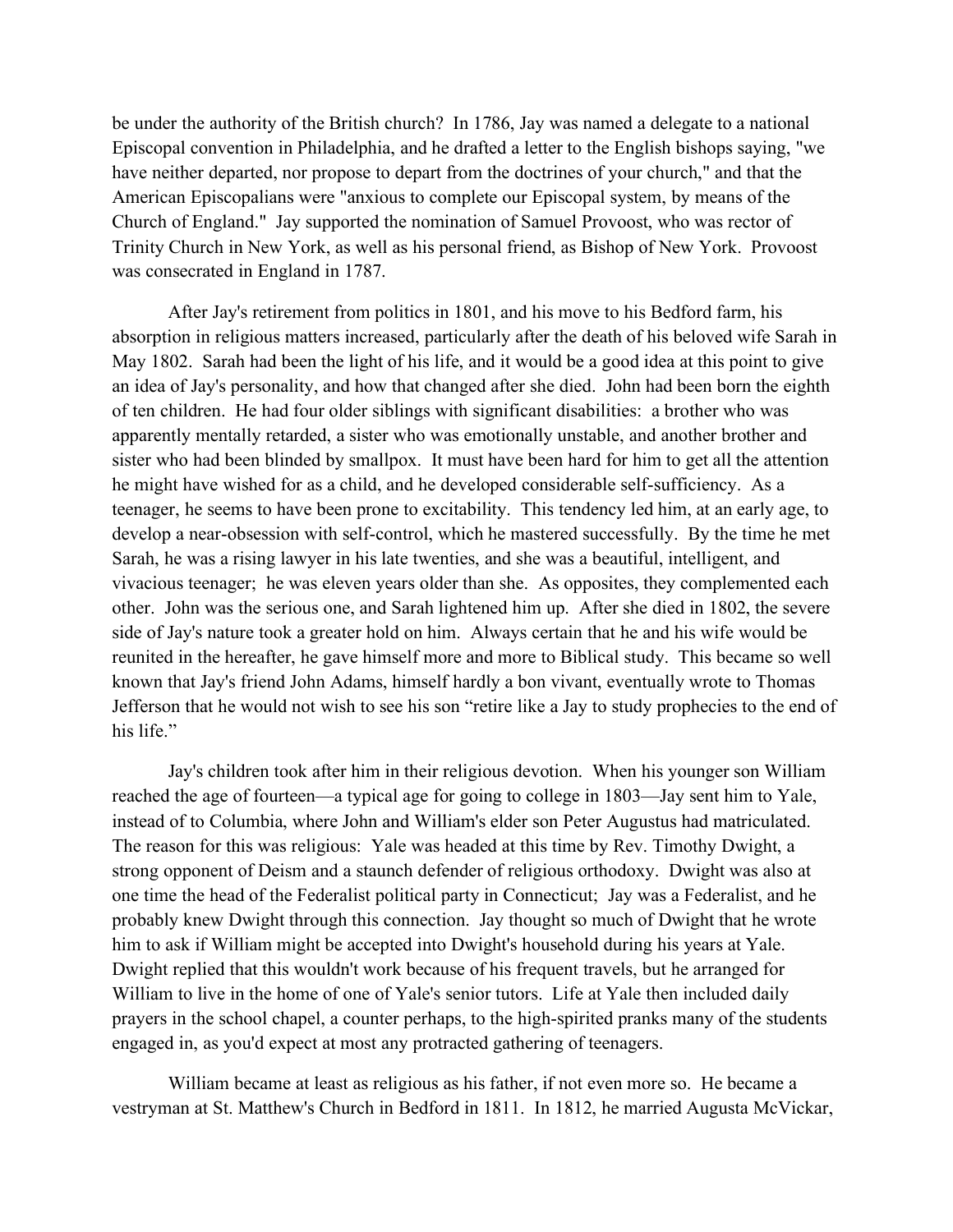whose mother, Anna Moore McVickar, was a first cousin of Benjamin Moore, who later succeeded Samuel Provoost as the Episcopal Bishop of New York. The Moore/McVickar family and the Jays had known each other for some time; five years earlier, Benjamin Moore performed the marriage of William's brother, Peter Augustus, to Mary Rutherfurd Clarkson. The McVickar family included a number of clerics. Augusta's elder brother was John McVickar, who became a prominent Episcopal clergyman and a well-known professor of moral philosophy at Columbia College.

William was as devoted to the Bible as his father was. In 1815, the Westchester County Bible Society elected John Jay as its president, and William as its secretary. In 1816, William helped to found the American Bible Society. His father was named one of its twenty-three vicepresidents, and William was elected a lifetime director. The American Bible Society was founded to distribute the Bible without sectarian interpretation or association, or as the organization's constitution described it, "to encourage a wider circulation of the Holy Scriptures without note or comment." William remained active with the Bible Society for most of the rest of his life. In 1821, he saw his father elected the organization's president. Poor health kept the now elderly John Jay from attending any of its meetings, but each year he wrote a sermon to be delivered at the Bible Society's annual meeting. John Jay remained the organization's president until 1827.

The Jay household at Bedford, in this period, included John Jay, William Jay and his wife and children, and two of William's sisters, Nancy Jay, who had never married, and frequent visits by Maria Jay Banyer, by then a widow. A bell was rung every morning before breakfast and every evening at 9:00, just before John Jay's bedtime, to call the household to prayer. Dr. A. H. Stevens, many years later, recalled witnessing one of these prayer gatherings during a visit to the house in 1816:

"I recall the scene in the family parlor, the venerable Patriarch and his children, and the household within his gates, uniting in thanksgiving, confession and prayer. Sir, it was more like Heaven upon earth than anything I ever witnessed or conceived. It was worth more than all the sermons I ever listened to."

Of Jay's five children, all but one lived with him at Bedford for significant lengths of time. John Jay's eldest son, Peter Augustus, was a grown man by the time his father moved there, and he did not accompany him. Peter Augustus did reside at Bedford for a short while when recovering from a health aliment. Like the rest of the family, he was devout. Over the course of his life, Peter Augustus Jay served as a vestryman at St. Matthew's Church in Bedford, at Trinity Church and at the Church of the Ascension in New York City, was a trustee of the General Theological Seminary of the Protestant Episcopal Church, and Director of the American Society for Meliorating the Condition of the Jews, an organization devoted to converting Jews to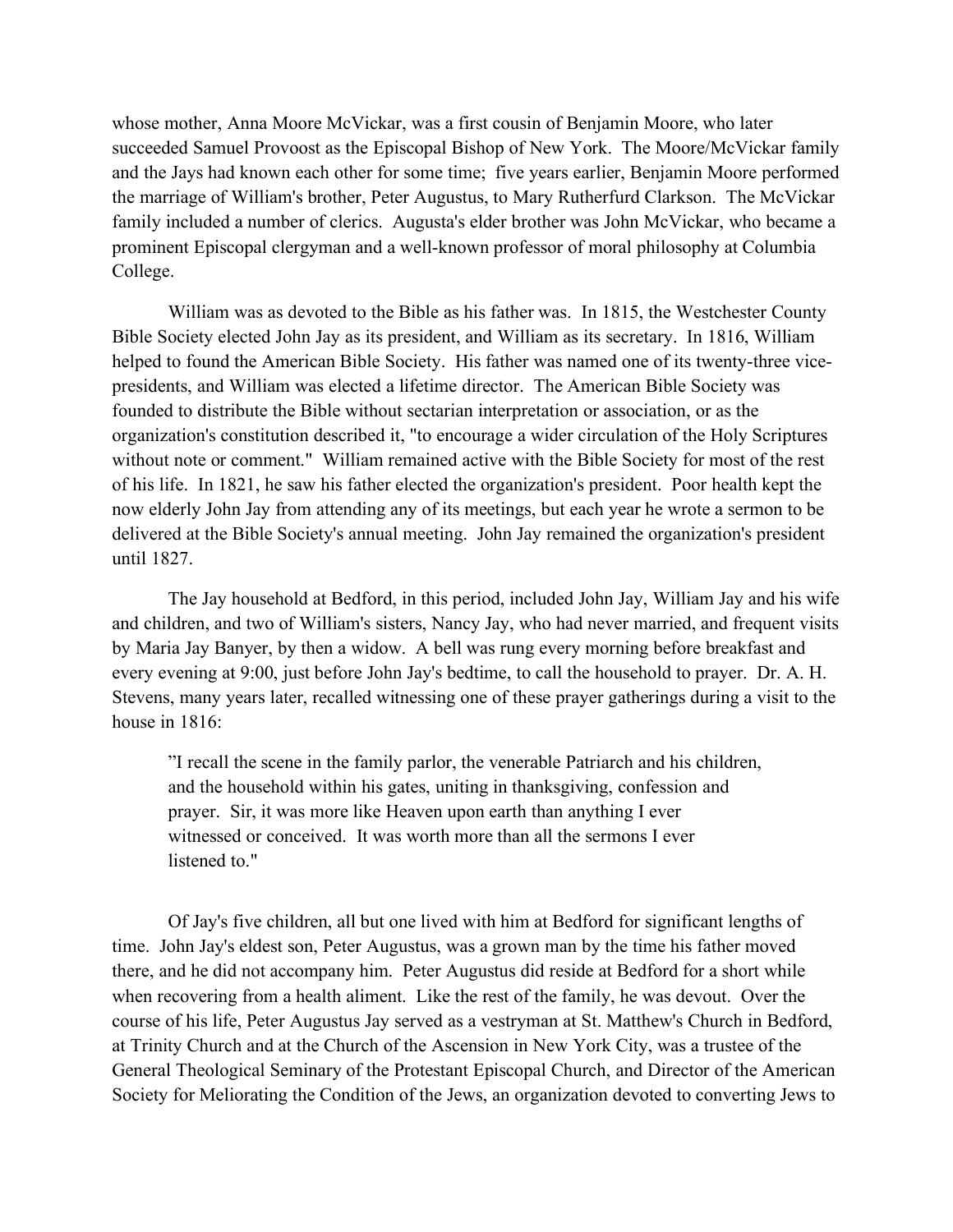Christianity. On his deathbed, Peter Augustus's last words were: "My children, read the Bible and believe it," a statement his children had engraved on his tombstone.

Maria Jay Banyer, John Jay's eldest daughter, had much tragedy in her life, which she bore through her religious convictions. She was the only one of John Jay's daughters to marry. Her husband, Goldsborough Banyer, was from a good family in Albany. The couple lived with his father, who was blind. They had a son and a daughter. Goldsborough sickened and died in 1806, when he was only 31 years old. Their son died in his first year of life. In 1808, their daughter died, leaving Maria a childless widow at the young age of 26. Her sense of duty to her father-in-law kept her with him, however, and she lived with and cared for him until his own death, late in 1815, largely sacrificing her chances for starting another family. It was evidently Maria who commissioned the silver communion set used for Sunday services at St. Matthew's Church, since the set was made in Albany. The donation was made in her name, and in that of her sister Ann, who was familiarly called Nancy.

As mentioned earlier, Nancy Jay never married. After Sarah Jay's death, Nancy took over the role of female head of the household, and looked after her father until his death in 1829. Nancy once said, "if all were equally blessed with myself in such tender and indulgent parents, they would look for happiness at home, and not seek for it in the world, where they can never find it." She appears not to have been intent on finding a husband. Nancy venerated her father for his religious devotion, saying,

"In him we see verified many of the promises of scripture to those who love & fear God. Surely the "end of this man *is* peace." & it seems to us all that he enjoys more  $\&$  more of that blessing-- $\&$  to see his children choosing for themselves the same path & leading their children to do the same, is a happiness *he does feel*, but none can describe."

On another occasion, she wrote that "his continued peace of mind and habitual trust in an overruling Providence...more strongly recommends the blessings of religion, than volumes written in its praise."

After John Jay's death in 1829, Nancy and Maria moved to New York City and lived together there. They died within eight days of each other in 1856, and a single memorial service was held for the both of them. A 134-page book eulogizing them titled, *A Christian Memorial of Two Sisters*, was published in 1858. It is mostly composed of extracts of letters between the two; here is a brief sample of a letter Maria wrote to Nancy in 1824, meditating on the comforts faith in God can provide in a time of grief:

"I wish my own dear, best of sisters could know how pleasant though mournful my thoughts have been since we parted. You are often called upon to sympathize in my trials. I would have you to "sympathize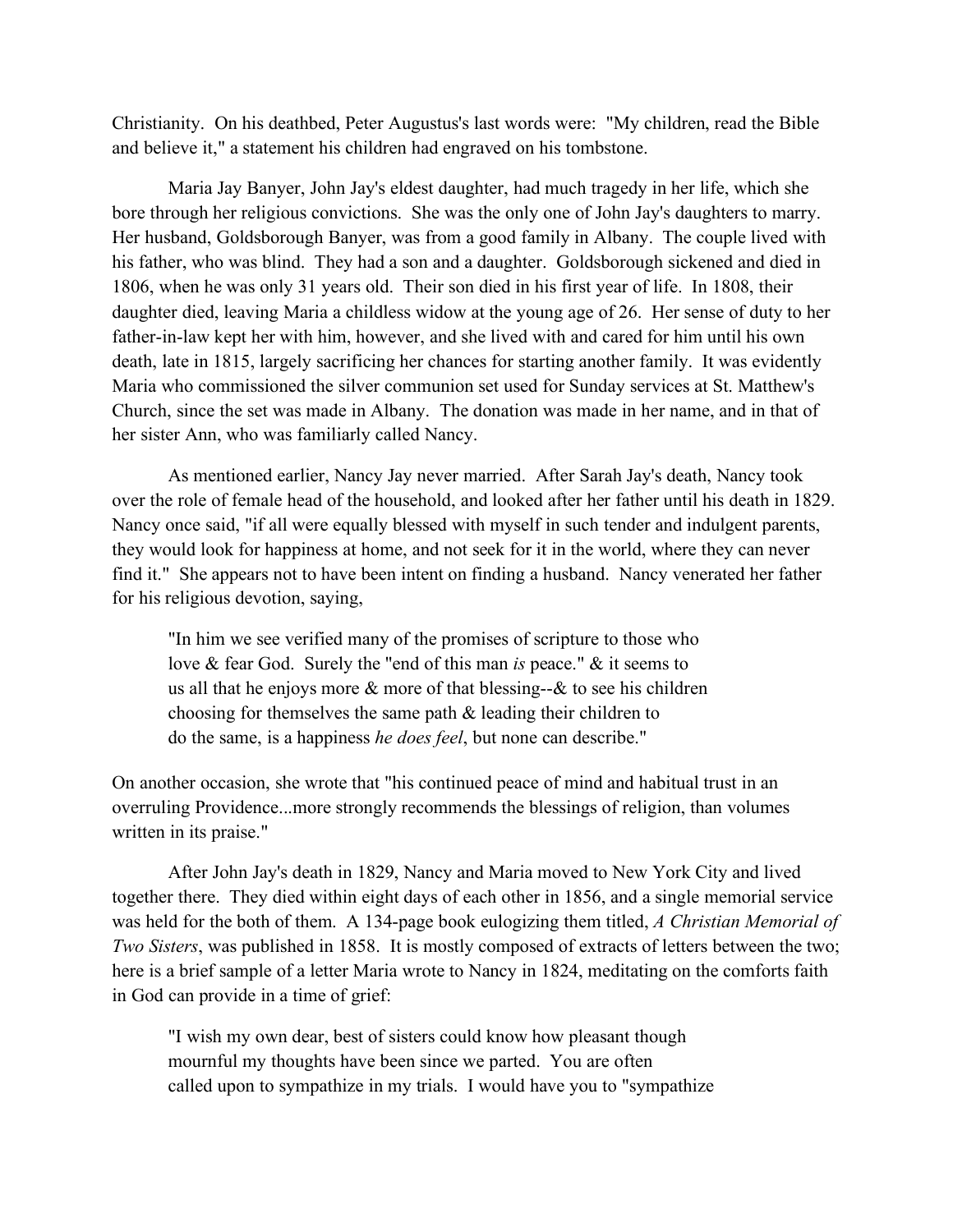in my consolations." The dying remembrance of our sainted friend humbled me to the dust, while it excited the liveliest gratitude to Him from whom this and every other blessing comes; but dear sister, how much more should I be humbled by a Saviour's love and unmerited mercy! His goodness seems continually passing before me, contrasted with my unworthiness. Oh, that I could praise Him with all my powers for His innumerable mercies! Our departed friend once observed that she had seen it remarked that the "Lord never withdraws a blessing from His servants without giving them a greater," and I sometimes hope that her death may be more blessed to me even than her life. Dearest of sisters, pray that it may; and oh, help me to praise Him that He spared you to comfort me in every sorrow, and to sustain my feeble spirit in every trial, under every infirmity."

The excerpt gives a clear idea of the women's religious character. This is very typical prose from an educated, religious woman during this period.

Nancy and Maria supported evangelical organizations, and at the end of their lives left significant bequests to the American Bible Society, the Theological Seminary of the Protestant Episcopal Church in Fairfax County, Virginia, the Episcopal Church's Missionary Society for Seamen in New York, the Protestant Episcopal Society for the Promotion of Evangelical Knowledge, Bishop Boone's mission in China, Bishop Payne's mission in Africa, the American Sunday School Union, the American Tract Society, and the Pastoral Aid Society of the Protestant Episcopal Church in New York City, among other charities.

William Jay survived his sisters by two years. He always held strong views, and in his early activity with the American Bible Society, he clashed with John Henry Hobart, then the assistant Episcopal Bishop of New York. Hobart argued for the distribution of the Bible and the Book of Common Prayer together, which William Jay strongly opposed. The two argued in print for years afterward. Like his father, William Jay was strongly low church.

William became one of America's leading abolitionists, and the foundation of his beliefs was his religious faith. In his words, the anti-slavery cause was "strictly a religious one, founded on the gospel of Jesus Christ." He always felt that the best means of ending slavery in America was through moral suasion, of persuading slave owners that slave ownership was "an abominable sin," and that it was their Christian duty to free their slaves. William felt particular anger at Southern clerics who defended the institution of slavery, claiming it was endorsed by the Bible. He called these ministers "cotton divines," convinced that their principles were degraded by the plantation owners' financial support of themselves and their churches.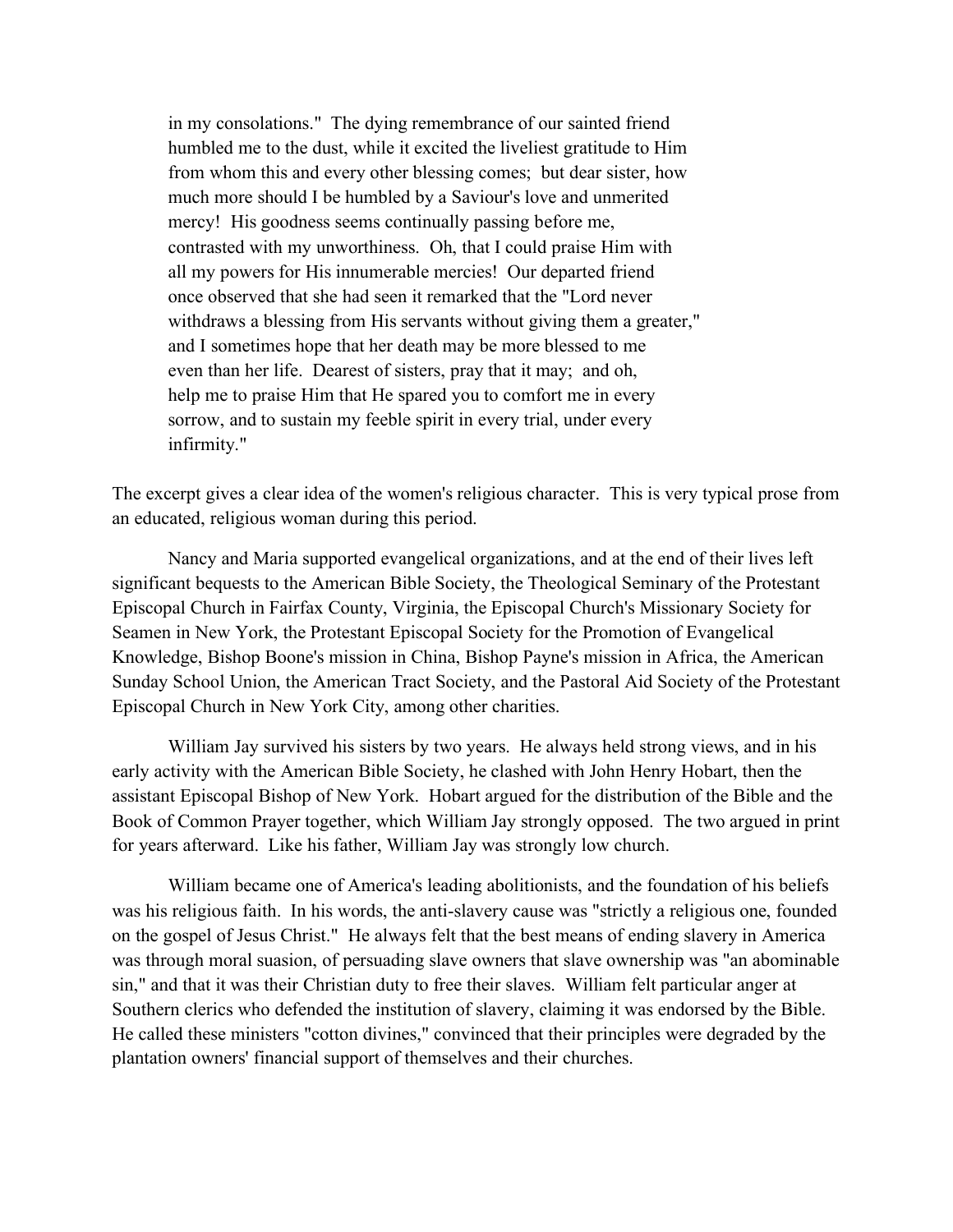William was also appalled by the pro-slavery influence and racism then to be found in the Episcopal Church. In 1840, the Reverend Peter Williams, Jr. died; he is believed to have been the only African-American minister in the New York diocese at that time. Rev. Williams, a strong advocate for the rights of African-Americans, had been barred from a seat in the Protestant Episcopal Conventions throughout his lifetime, but two bishops attended his funeral, encouraging William Jay to hope that the Church's hierarchy had had a change of heart on race. Around this same time, however, Alexander Crummell, also a black man, was seeking to enter the Episcopal ministry. He met all the qualifications for admission to the General Theological Seminary, yet was rejected without any reason being given for the rejection. William Jay took up his cause, and wrote a letter to a newspaper, the New York *American*, signing it "An Episcopalian." In his letter, he mentioned that some professors had agreed to give Crummell private instruction, but only on the condition that he be barred from the seminary. Bishop Benjamin Onderdonk held that "more evil than benefit would result, both to the church and to himself, from a formal application in his behalf for admission to the Seminary." William Jay and his son, John Jay II, both supported Crummell; he was finally admitted as the only African-American student at the Episcopal seminary in Boston, where he was ultimately ordained in 1842. He organized the Church of the Messiah in New York as a black congregation, which was accepted by the 1846 convention, although this happened over the opposition of the vestry and the rector of Trinity Church. Reverend Crummell eventually went to England, graduated Queen's College at Cambridge, and went on to Liberia, where he spent the next twenty years.

In 1843, the *Spirit of Missions,* the newspaper of the Domestic and Missionary Society of the Protestant Episcopal Church, published an editorial that argued that the abolition of slavery was forbidden by Christian prudence, and that emancipation would be injurious to both masters and slaves. The editorial went on to recommend that a mission school be supported by buying slaves and promising them their freedom if they would work four hours a day for fifteen years, after which they would be given freedom...and transported to Africa. The proposal also recommended that the church sell off slaves deemed to be lazy or disorderly. William Jay felt what he termed a "violent shock" at this proposal. As a delegate to the General Convention, he introduced a resolution disclaiming the proposal, and urging a pledge to avoid taking official positions that provoked extreme controversy, which this proposal had done. Some Episcopalians, especially in the South, favored the mission school proposal, while others like Jay were utterly outraged by it. Jay's resolution was hotly debated at the Convention, but was ultimately tabled and no decision was made one way or the other on the mission school.

Yet through all this, William Jay remained firmly committed to the Episcopal Church, which he labored to convince to reject pro-slavery influence. He wrote to his fellow Episcopalian and abolitionist, the Ohio Congressman Salmon P. Chase,

"Let us rather remain in our church, and there strive valiantly for the truth, giving our Bishops and clergy no peace while they side with the oppressor. Let us in our vestries, our conventions, our missionary